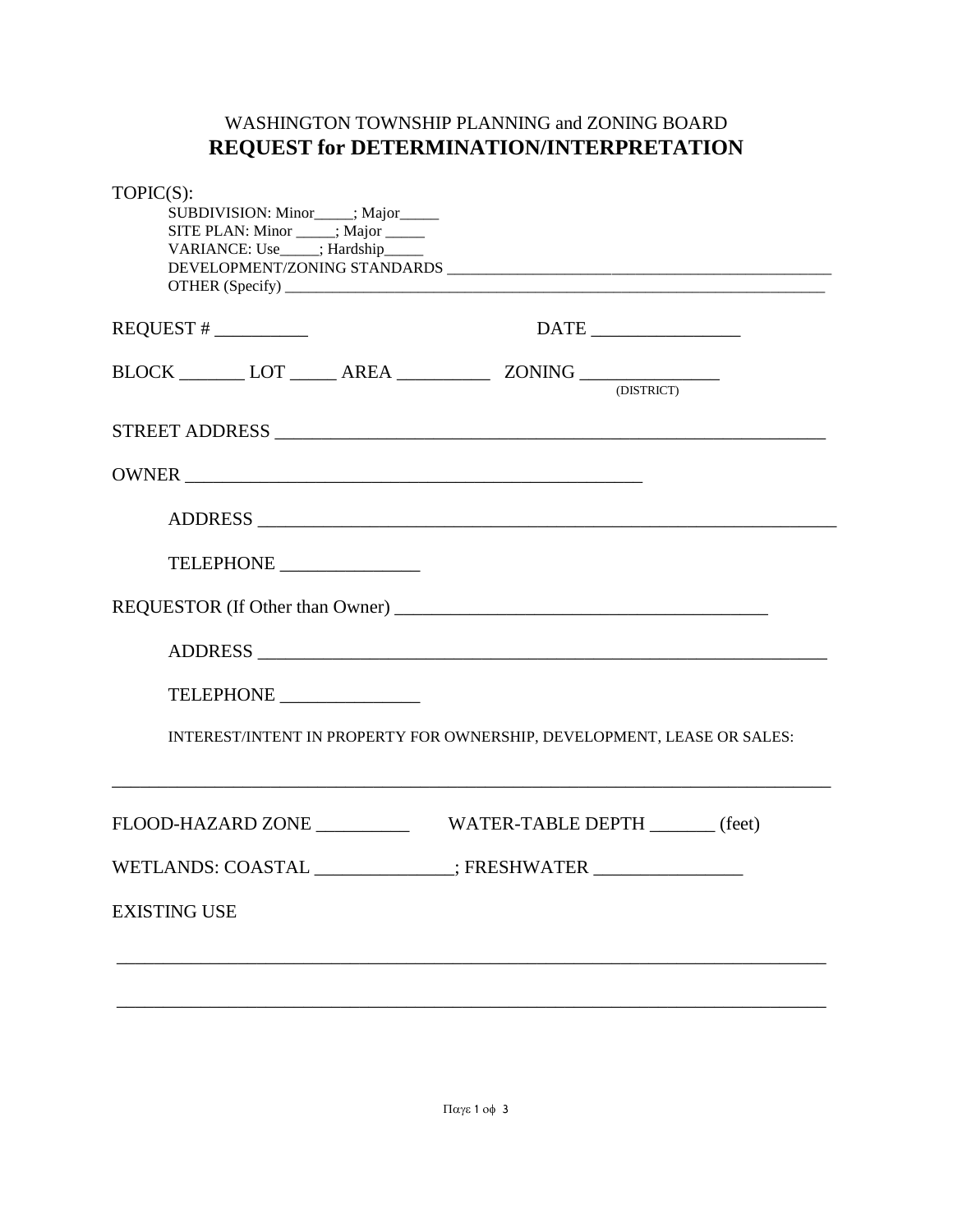### PROPOSED DEVELOPMENT

| LOT # $&$ AREAS                                 |
|-------------------------------------------------|
| OFF-STREET PARKING _______________              |
|                                                 |
|                                                 |
|                                                 |
|                                                 |
|                                                 |
|                                                 |
| ATTACHED DOCUMENTS (Attach List if Applicable): |
|                                                 |
|                                                 |
|                                                 |
|                                                 |
|                                                 |

#### **COMPLETE INQUIRY SHALL BE MADE TO THE ADMINISTRATIVE OFFICER** TWO (2) WEEKS PRIOR TO A REGULARLY SCHEDULED MEETING OF THE **BOARD.**